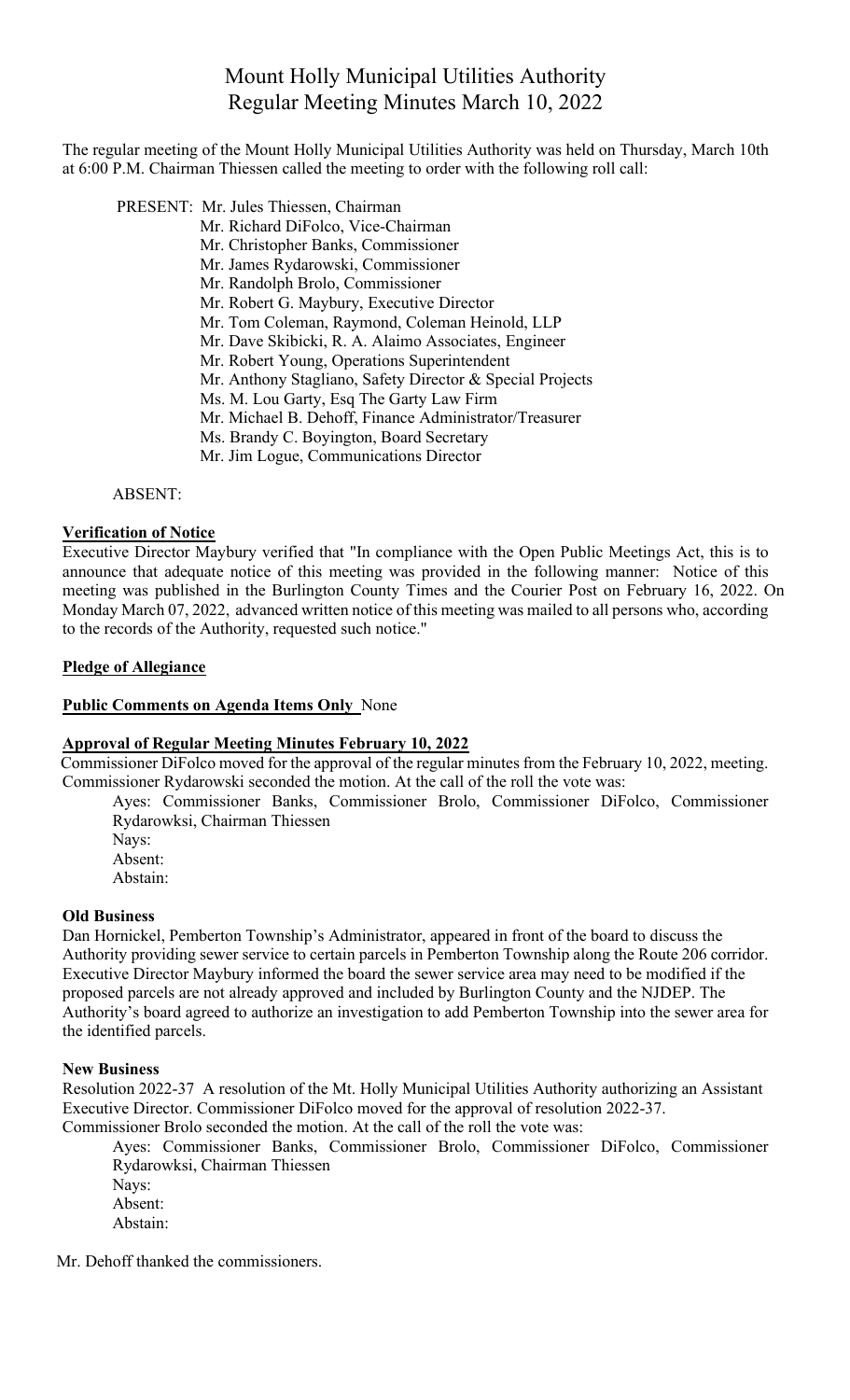Resolution 2022-38 A resolution authorizing the award of a contract 2022-03, improvements to pump station #220 in the township of Hainesport. Executive Director Maybury explained the need to update this pump station. The project has been planned and is fully funded. Commissioner DiFolco moved for the approval of resolution 2022-38. Commissioner Banks seconded the motion. At the call of the roll the vote was:

Ayes: Commissioner Banks, Commissioner Brolo, Commissioner DiFolco, Commissioner Rydarowksi, Chairman Thiessen Nays: Absent: Abstain:

Resolution 2022-39 A resolution authorizing the sale of used equipment through an on-line auction. (GOVDEALS) Commissioner DiFolco moved for the approval of resolution 2022-37. Commissioner Rydarowski seconded the motion. At the call of the roll the vote was:

Ayes: Commissioner Banks, Commissioner Brolo, Commissioner DiFolco, Commissioner Rydarowksi, Chairman Thiessen

Nays: Absent: Abstain:

Resolution 2022-40 A resolution appropriating funding from the improvement/replacement fund for the replacement of Generator B replacement at Rancocas Road Treatment Facility. Executive Director Maybury gave a brief explanation of the history of the generators at the treatment facility and the estimated fees for the improvement/ replacement of Generator B. The project has been planned and is fully funded. Commissioner DiFolco moved for the approval of resolution 2022-40. Commissioner Brolo seconded the motion. At the call of the roll the vote was:

Ayes: Commissioner Banks, Commissioner Brolo, Commissioner DiFolco, Commissioner Rydarowksi, Chairman Thiessen Nays:

Absent: Abstain:

Resolution 2022-41 A resolution approving S3 application with Rockefeller Group Development Corporation in Eastampton Township. Executive Director Maybury explained to the commissioners that the Authority received a letter for approval from Alaimo, and it is recommended for approval. Commissioner DiFolco moved for the approval of resolution 2022-41. Commissioner Banks seconded the motion. At the call of the roll the vote was:

Ayes: Commissioner Banks, Commissioner Brolo, Commissioner DiFolco, Commissioner Rydarowksi, Chairman Thiessen

Nays:

Absent: Abstain:

Resolution 2022-42 A resolution of the Mt. Holly Municipal Utilities Authority to renew membership with the Southern New Jersey Regional Employee Benefits Fund for a term of three additional years. Commissioner Banks moved for the approval of resolution 2022-42. Commissioner DiFolco seconded the motion. At the call of the roll the vote was:

Ayes: Commissioner Banks, Commissioner Brolo, Commissioner DiFolco, Commissioner Rydarowksi, Chairman Thiessen Nays:

Absent: Abstain:

Resolution 2022-43 A resolution appropriating funding from the improvement/replacement fund for the Rancocas Road Treatment Facility. Plant No.2 Primary Settling Tank, Secondary Settling Tank and P-17 Drainage Pump Station will receive repairs and upgrades. Director Maybury gave a brief description and historic timeline tanks a what the upgrades included. The project has been planned and is fully funded. Commissioner DiFolco moved for the approval of resolution 2022-43. Commissioner Banks seconded the motion. At the call of the roll the vote was:

Ayes: Commissioner Banks, Commissioner Brolo, Commissioner DiFolco, Commissioner Rydarowksi, Chairman Thiessen Nays: Absent:

Abstain: